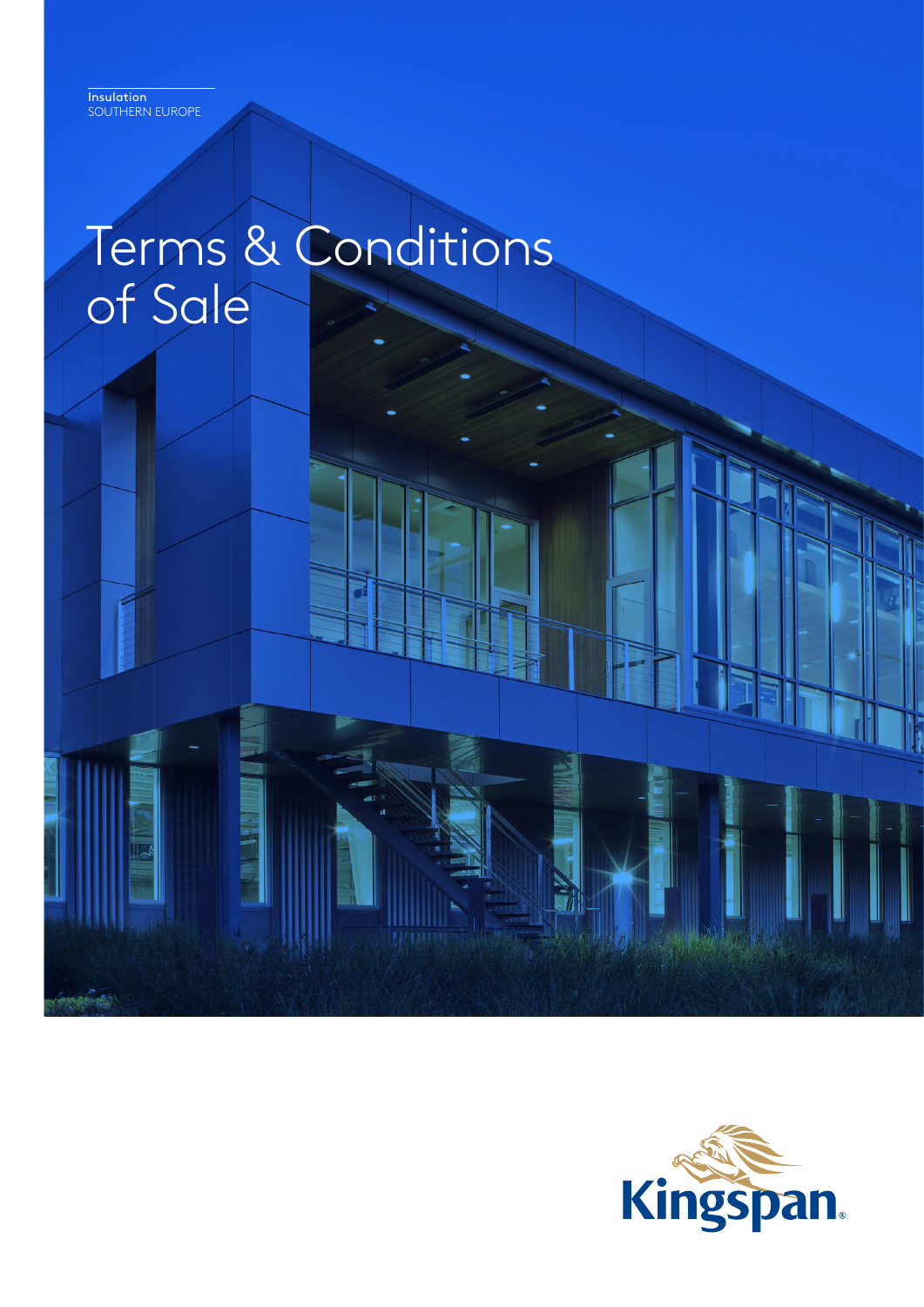# Kingspan Insulation, S.A.U. Terms & Conditions of Sale

This Contract is between the Buyer (as specified in the Kingspan Order Confirmation) and Kingspan (as defined in these Conditions).

#### **1 Interpretation**

- 1.1 In these Conditions including the Kingspan Order Confirmation unless the context otherwise requires, the following words have the following meanings:
	- "Kingspan": Kingspan Insulation, S.A.U. (Registered in Girona Commercial Registry, under Tax Identification Number A-17014002). "Buyer": The natural or legal person as specified in the Kingspan Order Confirmation who agrees to purchase the Goods from Kingspan and to whom Kingspan agree to sell the Goods. "Conditions": The terms and conditions of sale of Kingspan set out in this document and includes any special terms and conditions agreed in writing between the Buyer and Kingspan in accordance with the procedure set out in these Conditions. "Kingspan Order Document issued by Kingspan, once Kingspan and the Buyer have agreed on all of terms of the Order, with details of the Goods ordered and Buyer's details. The Order Confirmation will be sent on-line throughout a medium that attests the reception of the communication (for instance, e-mail sent with read receipt). "Confidential The content of these Terms and Conditions, of the Contract, as well as, its terms and conditions and the information related to them. Also, all information that may reasonably be considered confidential will have that status. "Contract": The contract for the purchase and sale of the Goods by the Buyer from Kingspan. "Delivery address": The address where the Goods are to be delivered by Kingspan (if Kingspan are to deliver) more specifically as detailed in the Kingspan Order Confirmation, and if none is specified then the Buyer shall collect the Goods from Kingspan at a location nominated by Kingspan. "Delivery Constraint": Any and all limitations preventing free access of standardlength articulated vehicles from the point of manufacture or storage of the Goods by Kingspan to the unloading location on the Delivery address more specifically as set out by the Buyer in the Kingspan Order Confirmation. "Delivery Price": The cost of carriage of the Goods from the place of manufacture or storage by Kingspan to the Delivery address if Kingspan are to deliver the Goods to the Delivery address. "Order": The Goods to be purchased by the Buyer, agreed upon by the Buyer and Kingspan, throughout any of the means allowed (phone, e-mail or letter). "Estimated Delivery The date or dates as specified in the Kingspan Order Confirmation when Kingspan shall endeavour to deliver the Goods to the Delivery address. "Force Majeure": Any event beyond a party's reasonable control, which by its nature could not have been foreseen, or, if it could have been foreseen, was unavoidable, including strikes, lockouts or other industrial disputes (whether involving its own workforce or a third party's), failure of energy sources or transport network, acts of God, war, terrorism, riot, civil commotion, interference by civil or military authorities, national or international calamity, armed conflict, malicious damage, breakdown of plant or machinery, nuclear, chemical or biological contamination, sonic boom, explosions, collapse of building structures, fires, floods, storms, earthquakes, loss at sea, epidemics or similar events, natural disasters or extreme adverse weather conditions, or default of supplies or subcontractors. "Goods": Manufactured building and insulation products, building and insulation systems or ancillaries which Kingspan is to supply to the Buyer in accordance with these Conditions and as more specifically set out in the Kingspan Order Confirmation. "Made to Order Goods to be produced by Kingspan that will be customized to the Buyer's needs and specifications. It is a manufacturing process in which the production of the Goods will be subject to the previous information and specifications to be provided by the Buyer. "Standard Goods": Goods that will not need to be designed, customized or tailored to Buyer's specific needs. "Goods Price": The price for the Goods"FCA" (Incoterms 2010). Confirmation": Information": Goods": Date(s)":
	- "Total Price": The sum of the Goods Price and the Delivery Price (if any) included in the Order Confirmation. "Writing": Includes letter, cable, facsimile transmission and
	- communication by email but only when in accordance with these Conditions.
- 1.2 Any reference in these conditions to any provision of a statute shall be construed as a reference to that provision as amended, re-enacted or extended at the relevant time.
- 1.3 The headings in these Conditions are for reference only and shall not affect their interpretation.

# **2 Basis of the Sale**

- 2.1 Kingspan shall sell and the Buyer shall purchase the Goods for the Total Price in accordance with these Conditions, which shall govern the Contract to the exclusion of any other terms and conditions subject to which any such quotation is accepted or purported to be accepted, or any such order is made or purported to be made, by the Buyer.
- 2.2 No purported variation to these Conditions or any subsequent variation shall be binding on Kingspan unless agreed in writing (which in this case shall not include email) by the head of the legal department for the time being of Kingspan or a Main Board Director of Kingspan and agreed in writing by the authorised representative of the Buyer.
- 2.3 Kingspan's employees or agents are not authorised to make any representations or warranties concerning the Goods unless confirmed by Kingspan in Writing. In entering into the Contract the Buyer acknowledges that it does not rely on any such representations which are not so confirmed.
- 2.4 Any typographical, clerical or other error or omission in any sale literature, quotation, price list, acceptance of offer, invoice or other document or information issued by Kingspan shall be subject to correction without any liability on the part of Kingspan.
- 2.5 The Order agreed upon by the Buyer and Kingspan shall constitute agreement by the Buyer to these Conditions and to the terms of the Contract.
- 2.6 Any advice or recommendations given by Kingspan or its employees or agents to the Buyer or its employees or agents as to storage, application, installation or use of the Goods, which is not confirmed in writing by Kingspan, is followed or acted upon entirely at the Buyer's own risk, and accordingly Kingspan shall not be liable for any such advice or recommendation which is not so confirmed.

#### **3 Orders & Specifications**

- 3.1 Kingspan's acceptance: The Order shall be agreed between Kingspan and the Buyer throughout any of the means allowed, and, once agreed, shall constitute Kingspan's acceptance to the Order and to its conditions.
- 3.2 Buyer's acceptance: Notwithstanding the above, Kingspan will always send the Buyer an Order Confirmation which will include all of the Order's terms agreed upon by Kingspan and the Buyer. Provided the Buyer does not declare otherwise within forty-eight (48) hours from the Order Confirmation's reception, shall constitute Kingspan's acceptance to the Order and to its conditions. The Buyer shall be responsible to Kingspan for ensuring the accuracy of the information submitted by the Buyer given in the Kingspan Order Confirmation, and for giving Kingspan any further necessary information relating to the Goods within a sufficient time to enable Kingspan to perform the Contract in accordance with its terms.
- 3.3 The Buyer shall be responsible to Kingspan for ensuring the accuracy of the information submitted by the Buyer given in the Kingspan Order Confirmation, and for giving Kingspan any further necessary information relating to the Goods within a sufficient time to enable Kingspan to perform the Contract in accordance with its terms.
- 3.4 The quantity, quality and description of and any specification for the Goods shall be those set out in the Kingspan Order Confirmation.
- 3.5 If the Goods are to be manufactured or any process is to be applied to the Goods by Kingspan in accordance with a specification submitted by the Buyer, the Buyer shall indemnify Kingspan against all loss, damages, costs and expenses awarded against or incurred by Kingspan in connection with or paid or agreed to be paid by Kingspan in settlement of any claim for infringement of any patent, copyright, design, trademark or other industrial or intellectual property rights of any other person which results from Kingspan's use of the Buyer's specification.
- 3.6 Kingspan reserves the right to make any changes in the specification of the Goods which are required to conform to any applicable safety or other statutory requirements or which do not materially affect their quality or performance.
- 3.7 Standard Goods Orders cancelation fees: Cancelation fees shall be applicable to Standard Goods Orders in the case the Buyer cancels the Kingspan Order Confirmation once the Forty-Eight (48) hours mentioned in clause 3.2. have elapse. The cancelation fees shall be of the 5% of the Total Price included on the Kingspan Order Confirmation. In any case, the mandatory minimum amount in the event of cancellation under the terms herein shall be of Five Hundred Euro (€500).
- 3.8 Made to Order Goods cancelation fees: Cancelation fees shall be applicable to Made to Order Goods Orders in the case the Buyer cancels the Kingspan Order Confirmation once the Forty-Eight (48) hours mentioned in clause 3.2. have elapse. The cancelation fees shall be of the total price incurred in the purchasing of the materials needed to produce the Made to Order Goods included on the Kingspan Order Confirmation. In any case, the mandatory minimum amount in the event of cancellation under the terms herein shall be of Five Hundred Euro (€500).
- 3.9 Modification fees shall be applicable in the case the Buyer modify the quantity of Goods ordered or the Estimated Delivery Date incorporated on the Kingspan Order Confirmation. In any of such cases, Kingspan will have the right to apply modification fees up to a total amount of Two Hundred and Fifty Euro (€ 250).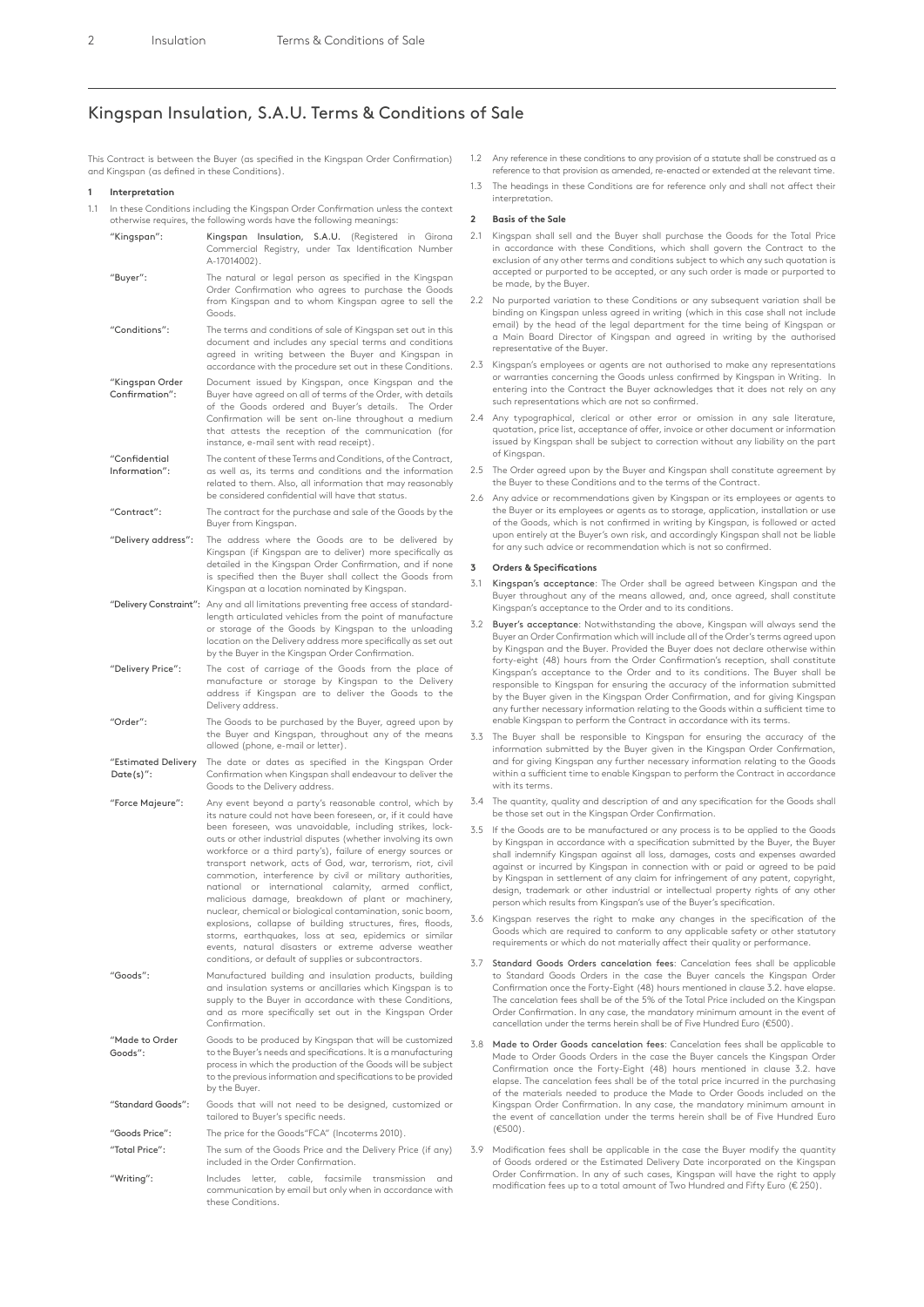# **4 Price of the Goods**

- 4.1 The Buyer shall pay the Total Price of the Goods to Kingspan. Kingspan may quote a price for the Goods. All such prices quoted are valid for 30 days only and are on an ex-works basis after which time they may be altered by Kingspan without giving notice to the Buyer.
- 4.2 Kingspan reserves the right, by giving notice to the Buyer at any time before delivery, to increase the Total Price to reflect any increase in the cost of raw material or delivery cost to Kingspan which is due to any factor beyond the control of Kingspan.
- 4.3 If the cost of manufacture, storage or delivery of the Goods is increased as a result of the Buyer changing the Estimated Delivery Date, quantity or specification for the Goods or where there is any delay resulting from any change of instructions of the Buyer or a failure of the Buyer to give Kingspan adequate information or instructions (including any failure to advise Kingspan of any Delivery Constraint) then Kingspan reserves the right to increase the Total Price to reflect such increase in cost, Kingspan will give written notice to the Buyer of the increase on the costs and consequently on the Total Price, as soon as practicable and in any event, before delivery of the Goods.
- 4.4 The Total Price is exclusive of any applicable Value Added Tax, or other State or local taxes, which the Buyer shall be legally liable to pay to Kingspan, and the Buyer shall pay such taxes to Kingspan.
- 4.5 The cost of any pallets or returnable containers or ancillaries will be charged to the Buyer in addition to the Total Price if they are required to ensure safe delivery of the Goods but full credit will be given to the Buyer provided they are returned undamaged to Kingspan within seven days of delivery.
- 4.6 Kingspan shall have the right the resolve the Kingspan Order Confirmation, at any time before the Estimate Delivery Date, by means of written notice to the Buyer in the case the costs for the manufacturing of the Goods assumed by Kingspan increase over a 10%.

# **5 Terms of Payment**

- 5.1 Kingspan shall be entitled to invoice the Buyer for the Total Price (or, at Kingspan's sole direction the Goods Price or the Delivery Price) at any time after the Contract is entered into.
- 5.2 Within 60 days of the date of Kingspan's invoice, the Buyer shall pay the invoiced sum even if delivery has not taken place and the property in the Goods has not passed to the Buyer. Where the payment days differ from those above these will be stated in the Buyers credit terms with Kingspan.
- 5.3 If the Buyer fails to pay the total of any sum invoiced by Kingspan on the due date stated on the invoice, then Kingspan shall be entitled to:
	- 5.3.1 Terminate the Contract with immediate effect and/or suspend any further deliveries to the Buyer;
	- 5.3.2 Appropriate any payment made by the Buyer to such of the Goods (or Goods supplied under any other Contract between the Buyer and Kingspan) as Kingspan may think fit (not withstanding any purported appropriation by the Buyer);
	- 5.3.3 Charge the Buyer interest (both before and after any judgement) on the amount unpaid, at the rate of the legal interest of the money in force from time to time and approved in the Spanish General state budget, plus 3% per annum, until payment in full is made with interest to be charged on a daily basis.
- 5.4 Kingspan will not exercise their right to cancel the Contract under clause 5.3 without first notifying the Buyer that he has failed to make payment in full in accordance with these terms of payment and allowing the Buyer three working days from the date of the notification to make the payment in full. Kingspan may give this notification in writing or orally (including by telephone);
- 5.5 If the Buyer makes payment late then the time for delivery of the Goods may be extended by Kingspan by the same period as the payment was late.

# **6 Delivery**

- 6.1 Goods shall be delivered by Kingspan FCA KINGSPAN PREMISES (Incoterms 2010). The Buyer shall comply with its obligations in accordance with FCA Incoterm. Deliveries will be made using articulated vehicles as the standard method of delivery, however, Kingspan may use other vehicle types at Kingspan's discretion. If the Buyer has a specific vehicle requirement or if there are any limitations on the size of vehicle used for delivery this must be specified by the Buyer as a Delivery Constraint in the Kingspan Order Confirmation.
- 6.2 Time and date for delivery shall not be of the essence unless previously agreed by Kingspan in writing. Kingspan will endeavour to deliver the Goods on the Estimated Delivery Date(s) but the Goods may be delivered by Kingspan in advance of or later than the Estimated Delivery Date(s) upon giving reasonable notice to the Buyer.
- 6.3 Kingspan may elect to deliver the Goods in instalments and, where the Goods are to be delivered in instalments, failure by Kingspan to deliver any one or more of the instalments shall not entitle the Buyer to treat the Contract as a whole as repudiated.
- 6.4 If Kingspan fails to deliver the Goods (where time is of the essence) for any reason other than Force Majeure or any cause beyond Kingspan's reasonable control or the Buyers fault, and Kingspan is accordingly liable to the Buyer, Kingspan's liability shall be limited to the excess (if any) of the cost to the Buyer (in the cheapest alternative market) of goods of similar specification to the Goods to replace those not delivered over the Total Price of the Goods.
- 6.5 If the Buyer fails to take delivery of the Goods or fails to give Kingspan adequate delivery instructions at the time stated for delivery then, Kingspan may:
- 6.5.1 Store the Goods until actual delivery and charge the Buyer for the reasonable a nd additional costs (including insurance) of storage; or
- 6.5.2 Sell the Goods at the best price readily obtainable and (after deducting all reasonable storage, insurance and selling expenses) charge the Buyer for any balance due to make payment up to the Total Price.

# **7 Risk & Property**

- 7.1 Risk of damage to or loss of the Goods shall pass to the Buyer at the time of the effective transfer of the possession of the Goods by the Buyer. It shall be deem to be transfer of the possession of the Goods at the time of delivery of the Products at the Delivery address (where Kingspan is to deliver the Goods to the Delivery address) or at Kingspan's works (where the Buyer is to collect the Goods) or, if the Buyer wrongfully fails to take delivery of the Goods, the time when Kingspan has tendered delivery of the Goods.
- Notwithstanding delivery and the passing of risk in the Goods, or any other provision of these Conditions, the property in the Goods shall not pass to the Buyer until Kingspan has received in cash or cleared funds payment in full of the Total Price and all other goods under any other contract agreed to be sold by Kingspan to the Buyer for which payment is then due.
- 7.3 Until such time as the property in the Goods passes to the Buyer, the Buyer shall hold the Goods as Kingspan's fiduciary agent, and bailee, and shall keep the Goods separate from those of the Buyer and third parties and properly stored, protected and insured and identified as Kingspan's property.
- 7.4 Until such time as the property in the Goods passes to the Buyer (and provided the Goods are still in existence and have not been resold) Kingspan shall be entitled at any time to require the Buyer to deliver up the Goods to Kingspan and Kingspan shall be entitled to enter upon any premises of the Buyer or any third party where the Goods are stored and repossess the Goods.
- 7.5 The Buyer shall not be entitled to pledge or in any way charge by way of security for any indebtedness any of the Goods which remain the property of Kingspan.
- 7.6 The Buyer shall not be entitled to withhold payment of any amount payable under the Contract to Kingspan because of any disputed claim of the Buyer in respect of defective Goods or any other breach of the Contract nor shall the Buyer be entitled to set off against any amount payable under the Contract to Kingspan any monies which are not then presently payable by Kingspan for which Kingspan disputes liability.

# **8 Warranties & Liability**

- 8.1 Subject to the conditions set out below, Kingspan warrants that at the time of delivery the Goods will correspond with their specification, with the provisions under the Contract, with the information included on the Kingspan Order Confirmation and will be free from defects in material and workmanship and conform to Kingspan standards.
- 8.2 The above warranty is given by Kingspan subject to the following conditions:
	- 8.2.1 Kingspan shall be under no liability in respect of any defect in the Goods arising from any drawing, design or specification supplied by the Buyer in the case the drawing, the design or the other specification have been included on the Kingspan Order Confirmation. For the avoidance of doubt, Kingspan is a supplier of Goods and has no input into the design of any project which the Goods maybe incorporated into;
	- 8.2.2 Kingspan shall be under no liability in respect of any defect in the Goods arising from any failure by the Buyer to install the Goods correctly or failure to comply with Kingspan's installation guidelines issued from time to time, in the case the installation is not foreseen on the Contract or on the Kingspan Order Confirmation.
	- 8.2.3 Kingspan shall be under no liability in respect of any defect arising from fair wear and tear, wilful damage, negligence, abnormal working conditions, failure to follow Kingspan's instructions (whether oral or in writing), misuse, alteration or repair of the Goods without Kingspan's approval;
	- 8.2.4 Kingspan shall be under no liability for colour degradation in any materials or components incorporated in the Goods or used in their manufacture, due to the use by the Buyer of the Goods;
	- 8.2.5 Kingspan shall be under no liability under the above warranty (or any other warranty, condition or guarantee) if the Total Price has not been paid by the due date for payment;
	- 8.2.6 If the Buyer makes any material alteration to any of the Goods without Kingspan's prior written approval, then all warranties in the Goods either express or implied shall immediately become void.
- 8.3 The above warranty does not extend to parts, materials or equipment incorporated in the Goods but not manufactured by Kingspan. The Buyer shall be entitled to carry out any claim action against the manufacturer, provided that they shall be liable for damage caused by defects in the parts, materials or equipment incorporated to the Goods that have been manufactured by them, as if they were Kingspan.
- 8.4 Subject as expressly provided in these Conditions, all warranties, representations, statements, conditions or other terms implied by statute or law or otherwise are excluded to the fullest extent permitted by law.
- 8.5 The Buyer shall within 7 days of the arrival of each delivery of the Goods, fully inspect all delivered Good and its specifications in accordance with the Contract and with the Kingspan Order Confirmation and notify Kingspan in writing of any defect or inconformity in the delivered Goods by reason of which the Buyer alleges that the Goods delivered are not in accordance with the specification.
- 8.6 If either party is affected by Force Majeure it shall promptly notify the other party of the nature and extent of the circumstances in question.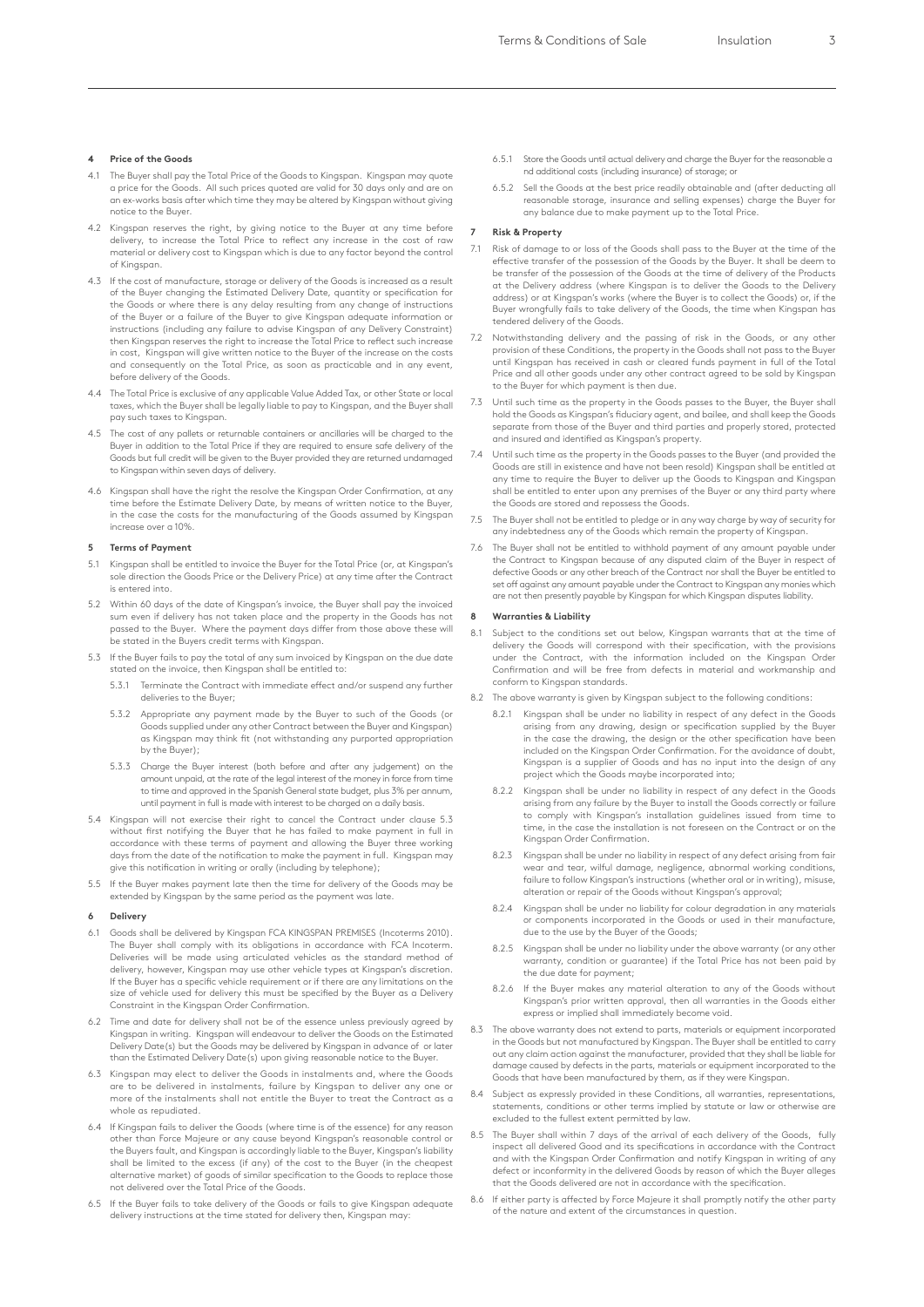- 8.7 Notwithstanding any other provision of this Agreement neither party shall be deemed to be in breach of this Agreement, or otherwise be liable to the other, for any delay in performance or the non-performance of any of its obligations under this Contract, to the extent that the delay or non-performance is due to any Force Majeure of which it has notified the other party, and the time for performance of that obligation shall be extended accordingly.
- 8.8 If at any time Kingspan claims Force Majeure in respect of its obligations under this Agreement with regard to the supply of the Goods, Kingspan shall be entitled to obtain from any other person such quantity of the Goods as Kingspan is unable to supply and Kingspan shall be entitled to supply those goods to the Buyer and the Buyer shall not be entitled to reject those goods on the basis that they have not been manufactured by Kingspan. In such case, the Goods not manufactured by Kingspan shall also comply with the provisions under the Contract.
- 8.9 As a condition precedent to any claim by the Buyer which is based on any defect in the quality or condition of the Goods or their failure to correspond with specification the Buyer shall notify Kingspan within 7 days after discovery of the defect or failure. If the Buyer does not notify Kingspan accordingly, the Buyer shall not be entitled to reject the Goods and Kingspan shall constitute irrevocable acceptance of the Goods and shall have no liability for any such defect or failure, and the Buyer shall be bound to pay the Total Price as if the Goods have been in ccordance with the Contract and any specification
- 8.10 Buyer shall be entitled to ask, at its sole discretion, (i) for the repair of the Goods, (ii) for the substitution of the Goods, (iii) for a discount in the price; and (iv) for the Contract termination, based on any defect in the quality or condition of the Goods or their failure to meet specification is notified to Kingspan in accordance with these Conditions.
- 8.11 Except in respect of death or personal injury caused by Kingspan's negligence Kingspan shall not be liable to the Buyer for any indirect, special, incidental, economic or consequential loss or damage including, without limitation, loss or damage incurred as a result of loss of time, loss of savings, loss of data, loss of goodwill, loss of business or loss of profits which arise out of or in connection with the supply of the Goods or their use or sale by the Buyer, except as expressly provided in these Conditions and Kingspan's entire liability for any claim, whether in contract, tort (including negligence) or otherwise, for any loss or damage whatsoever, arising out of or in connection with the Contract or otherwise shall not in any event exceed the Total Price of the Goods in respect of any event or series of connected events.
- 8.12 Kingspan shall not be liable to the Buyer or be deemed to be in breach of the Contract by reason of any delay in performing or failure to perform, any of Kingspan's obligations in relation to the Goods, if the delay or failure was due to any cause beyond Kingspan's reasonable control.

#### **9 Indemnity**

- 9.1 If any claim is made against the Buyer that the Goods infringe or that their use or sale infringes the patent, copyright, design, trademark or other industrial or intellectual property rights of any other person, Kingspan shall indemnify the Buyer against all loss, damages, costs and expenses awarded against or incurred by the Buyer in connection with the claim against the Buyer provided that:
	- 9.1.1 As a condition precedent to the operation of this indemnity the Buyer notifies Kingspan of the claim (or threatened claim) within five working days of the Buyer becoming aware (or five days of when the Buyer should reasonably have been aware) of the claims, whichever is earlier.
	- 9.1.2 Kingspan is given full control of any proceedings or negotiations in connection with any such claim;
	- 9.1.3 The Buyer shall give Kingspan all reasonable assistance for the purposes of any such proceedings or negotiations and shall comply with Kingspan's requirements and instructions; and
	- 9.1.4 Kingspan shall be entitled to the benefit of, and the Buyer shall accordingly account to Kingspan for, all damages and costs (if any) awarded in favour of the Buyer.

# **10 Insolvency of Buyer**

# 10.1 This clause applies if:

- 10.1.1 The Buyer makes any voluntary arrangement with its creditors or becomes subject to an administration order or (being an individual or firm) becomes bankrupt or (being a company) goes into liquidation (otherwise than for the purposes of amalgamation or reconstruction); or
- 10.1.2 An encumbrancer takes possession, or a receiver is appointed, of any of the property or assets of the Buyer; or
- 10.1.3 The Buyer ceases or threatens to cease, to carry on business; or
- 10.1.4 Kingspan reasonably believes that any of the events mentioned above is about to occur in relation to the Buyer and notifies the Buyer accordingly.
- 10.2 If this clause applies then Kingspan shall be entitled to cancel the Contract or suspend any further deliveries under the Contract without any liability to the Buyer, and if the Goods have been delivered but not paid for the Total Price shall become immediately due and payable not withstanding any previous agreement or arrangement to the contrary.
- 10.3 If any of the above mentioned events occur as outlined in clauses 10.1.1 10.1.3, then the Buyer shall inform Kingspan within 5 business days of such an event occurring. The Buyer is obliged to have adequate insurance run off cover in place for a minimum period of 6 years if any of the events as outlined in clauses 10.1.1 - 10.1.3 occur. If no such cover is in place when a liquidator is appointed then the liquidator is obliged to take out such cover.

# **11 Export Terms**

- 11.1 In these Conditions "Incoterms" means the International Rules for the Interpretation of Trade Terms of The International Chamber of Commerce as in force at the date when the Contract is made. Unless the context otherwise requires, any term or expression which is defined in or given in particular meaning by the provisions of Incoterms shall have the same meaning in these Conditions, but if there is any conflict between the provisions of Incoterms and these Conditions the latter shall prevail.
- 11.2 Where the Goods are supplied for export from the United Kingdom the provisions of this clause 11 shall (subject to any special terms agreed in writing between the Buyer and Kingspan) apply not withstanding any other provision of these Conditions.
- 11.3 The Buyer shall be responsible for complying with any legislation or regulations governing the importation of the Goods into the country of destination and the exportation from the country of manufacture and for the payment of any duties thereon.
- 11.4 The Buyer shall be entitled to attend the testing and inspection of the Goods by Kingspan at Kingspan's premises before transportation. Kingspan shall have no liability for any claim in respect of any defect in the Goods which would be apparent on inspection or which are made after shipment, or in respect of any damage during transit.
- 11.5 Other than as expressly agreed by Kingspan, in writing, payment of all amounts due to Kingspan shall be made by irrevocable letter of credit opened by the Buyer in favour of Kingspan and confirmed by a bank in Spain acceptable to Kingspan.

### **12 Disputes**

- 12.1 If a dispute or difference arises under this Contract it shall be settled in accordance with the provisions of this clause.
- 12.2 When a dispute arises which one of the Parties requires to be settled in accordance with this clause that party shall give a notice in Writing to the other party stating the nature of the dispute and that the provisions of this clause are invoked.

#### 12.3 Direct negotiation

12.3.1 When a Party has given notice under clause 12.2 that a dispute has arisen both Parties shall attempt to settle the dispute amicably by direct negotiation before the commencement of mediation or arbitration. Within 28 days of the notice given under clause 12.2 representatives of both Parties shall meet to endeavour to settle the dispute. Both representatives shall have authority of the Part they represent to settle the dispute on the Party's behalf. The meeting may take place face to face or by way of telephone or video-conference or similar by agreement between the Parties. The status of the meeting shall be "without prejudice" unless and until agreement is reached between the representatives. Unless both Parties agree otherwise mediation may be commenced on or after the twenty eighth day after the day on which the notice under clause 12.2 was given, even if no attempt at direct negotiation has been madea.

# 12.4 Mediation

- 12.4.1 If a dispute or difference arises under this Contract which cannot be resolved by direct negotiations in accordance with clause 12.3 after a period of 28 days then either Party shall give a notice requiring the matter to be referred to mediation;
- 12.4.2 The Parties shall endeavour to settle the matter by mediation.

# 12.5 Arbitration

- 12.5.1 Provided that the Parties shall have attempted to settle the dispute in accordance with the procedure set out in this clause as a condition precedent to arbitration, and provided that at least 28 days shall have elapsed since the notice under clause 12.4.1 was given then any dispute or difference between the Parties of any kind whatsoever arising out of or in connection with this Contract shall be referred to arbitration in accordance with the latest version of the Act 60/2003, of December 23th, the Arbitration Law, or any law that amends or replaces it.
- 12.5.2 Neither Party may refer a dispute to arbitration unless:
	- 12.5.2.1 The dispute has previously been referred to Mediation in accordance with clause 12.4; or
	- 12.5.2.2 A period of 28 days has elapsed since the notice requiring mediation under clause 12.4.1 and there has been no mediation or there has been no settlement of the dispute at that mediation.

# Conduct of arbitration

12.5.3 Any arbitration shall be conducted in accordance with the latest version of latest version of the Act 60/2003, of December 23th, the Arbitration Law, or any law that amends or replaces it and the latest version of the Spanish Committee of International Chamber of Commerce Rates.

#### Notice of reference to arbitration

12.5.4 Where either Party requires a dispute or difference to be referred to arbitration, that Party shall serve on the other Party a notice of arbitration, identifying the dispute. The arbitration will be carried out by an arbitration tribunal with three arbitrators. Each party will appoint one arbitrator, who must be a practising lawyer, and those two arbitrators will designate de president of the arbitration tribunal, who must also be a practising arbitrator. If either party fails to appoint an arbitrator within 15 business days from the date de defendant received the notice of submission of the dispute to arbitration, or the two arbitrators appointed by the parties fail to designate a president of the arbitration tribunal within 15 business days from the date last arbitrator accepted the appointment the president of the tribunal shall be appointed directly by the Spanish Committee of International Chamber of Commerce.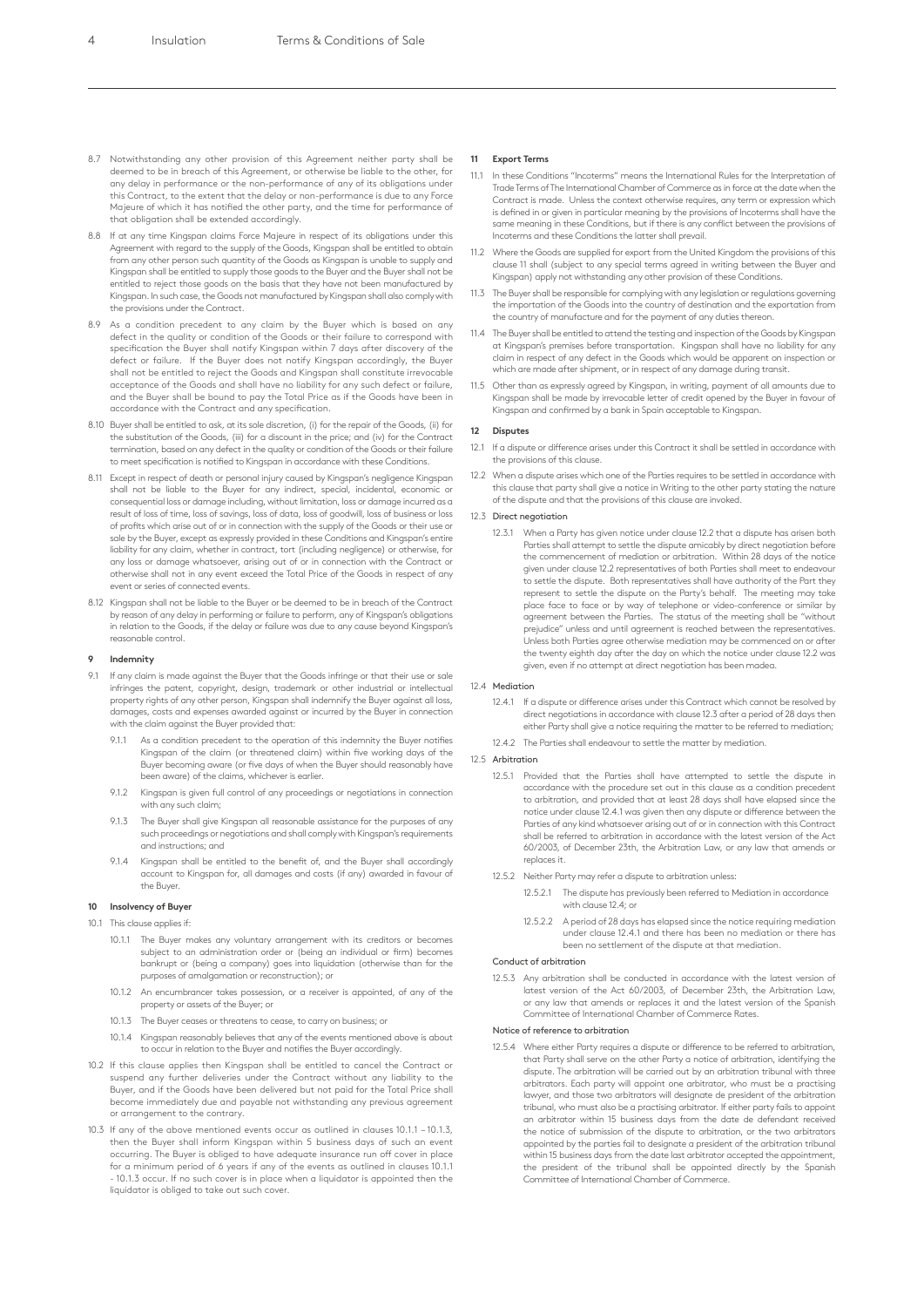# Powers of Arbitrator

12.5.5 The Arbitration Tribunal shall, without prejudice to the generality of his powers, have power to rectify this Contract so that it accurately reflects the true agreement made by the Parties, to direct such measurements and/or valuations as may in his opinion be desirable in order to determine the rights of the Parties and to ascertain and award any sum which should be paid by one Party to the other and to determine all matters in dispute which shall be submitted to him.

# Effect of award

12.5.6 Subject to clause 12.5.7 the award of the Arbitrators Tribunal shall be final and binding on the Parties and shall have res judicata effect. Against the referred award, it will only be possible to exercise the action for annulment and, where appropriate, request revision in accordance with the provisions of Act 1/2000, of January 7th, Civil Procedure Act, for final judgments.

#### Act 60/2003, of december 23th, the arbitration law

12.5.7 The provisions of the latest version of the Act 60/2003, of December 23th, the Arbitration Law, or any law that amends or replaces it shall apply to any arbitration under this Contract wherever the same, or any part of it, shall be conducted. The seat of the arbitration shall be Barcelona (Spain).

#### **13 General**

- Kingspan is a member of the group of companies whose holding company is Kingspan Group Plc, having its registered office at Dublin Road, Kingscourt, Co. Cavan, Ireland and accordingly Kingspan may perform any of its obligations or exercise any of its rights hereunder by itself or through any other member of its group, provided that any act or omission of any such other member shall be emed to be the act or omission of Kingspan.
- 13.2 Any notice required to be given to the Buyer under these Conditions shall be in writing addressed to the Buyer at its registered office or principal place of business or last notified email address.
- 13.3 Any notice required to be given to Kingspan shall be in Writing addressed to Kingspan Insulation, S.A.U, whit its registered office at Carretera Comarcal C-65, KM 16 – Polígono Industrial El Trust, 17244, Cassà de la Selva (Girona), or any other address notified in Writing by Kingspan to the Buyer.
- 13.4 No waiver by Kingspan of any breach of the Contract by the Buyer shall be considered as a waiver of any subsequent breach of the same or any other provision.
- 13.5 If any provision of these Conditions is held by any competent authority to be invalid or unenforceable in whole or in part the validity of the other provisions of these Conditions and the remainder of the provision in question shall not be affected thereby.
- 13.6 The Contract shall be governed by the laws of Spain.

#### **14 Confidential Information**

14.1 The Buyer and Kingspan shall enter into all agreements that shall be necessary to set forth the terms and conditions applicable to Confidential Information.

#### **15 Protection of Personal Data**

- 15.1 Kingspan is a company extremely concerned about the privacy, confidentiality and security of the Buyer's personal information. When selling and purchasing the Goods in accordance with these Conditions the personal data of the Buyer is being processed. Therefore, Kingspan is committed to process such data in compliance with the applicable data protection regulations. Specifically, Kingspan will comply with the legal provisions of Regulation (EU) 2016/679 of the European Parliament and of the Council of 27 April 2016 on the protection of individuals with regard to the processing of personal data and on the free movement of such data, (General Data Protection Regulation, hereinafter, "GDPR") , as well as to the legal provisions of the Organic Law 3/2018, of 5 December, on the Protection of Personal Data and Guarantee of Digital Rights (hereinafter "LOPDGDD"), and of any other rules that may be promulgated in the future on this matter and that replace or complement them.
- 15.2 Kingspan guarantees that all personal data and information provided shall be processed with confidentiality and security in order to avoid any alteration or loss of such data, and always in accordance with Kingspan's Privacy Policy. For more information on the processing of personal data, please see the Privacy Policy.
- 15.3 In the event that the Buyer receives or has access to personal data owned by Kingspan, these data will be processed in accordance with the provisions of the GDPR and the LOPDGDD, as well as any other rules that may be promulgated in the future on this matter and that replace or complement them.

# **16 Compliance with Anti-Bribery & Corruption Laws**

- 16.1 The Buyer shall and shall procure that persons associated with it or other persons who are involved in any way with this Contract shall:
	- 16.1.1 Comply with all applicable laws, statutes and regulations including but not limited to anti-bribery and anti-corruption legislation as specifically outlined in the Act 10/2010, of April 28th, on the prevention of money laundering and terrorist financing.
	- 16.1.2 Not engage in any activity, practice or conduct which would constitute an offence the Act 10/2010, of April 28th, on the prevention of money laundering and terrorist financing if such activity, practice or conduct had been carried out in the Spain;
	- 16.1.3 Comply with Kingspan's Anti- Bribery & Corruption Policy as currently in force and any update thereof a copy of which can be found at http://www.kingspan. com.
- 16.1.4 Maintain in place throughout the term of this Contract adequate policies and procedures under Act 10/2010, of April 28th, on the prevention of money laundering and terrorist financing and inform Kingspan immediately in writing in the case of any breach, investigation of prosecution thereunder;
- 16.1.5 Promptly report to Kingspan any request or demand for any undue financial or other advantage of any kind received by the Buyer in connection with the performance of this Contract; and
- 16.1.6 Immediately notify Kingspan in writing if a foreign public official becomes an officer or employee of the Buyer or acquires a direct or indirect interest in the (and the Buyer warrants that it has no foreign public officials as officers employees or direct or indirect owners at the date of this Contract).
- 16.2 Any breach of any of the terms of this Clause shall be a material breach in terms of the Contract.
- 16.3 The Buyer shall indemnify Kingspan against any losses, liabilities, damages, costs (including but not limited to legal fees) and expenses incurred by, or awarded against, Kingspan as a result of any breach of this Clause by the Buyer or any persons associated with it in connection with the performance of this Contract.
- 16.4 Any breach of this Clause by the Buyer or by anyone employed by the Buyer or acting on behalf of the Buyer (whether with or without the knowledge of the Intermediary) or the commission of any offence by the Buyer or by anyone employed by the Buyer or acting on the Buyer's behalf under the Act 10/2010, of April 28th, on the prevention of money laundering and terrorist financing, in relation to this Contract or any other contract with Kingspan, shall entitle Kingspan to terminate the Contract and recover from the Buyer the amount of any loss resulting from such termination.